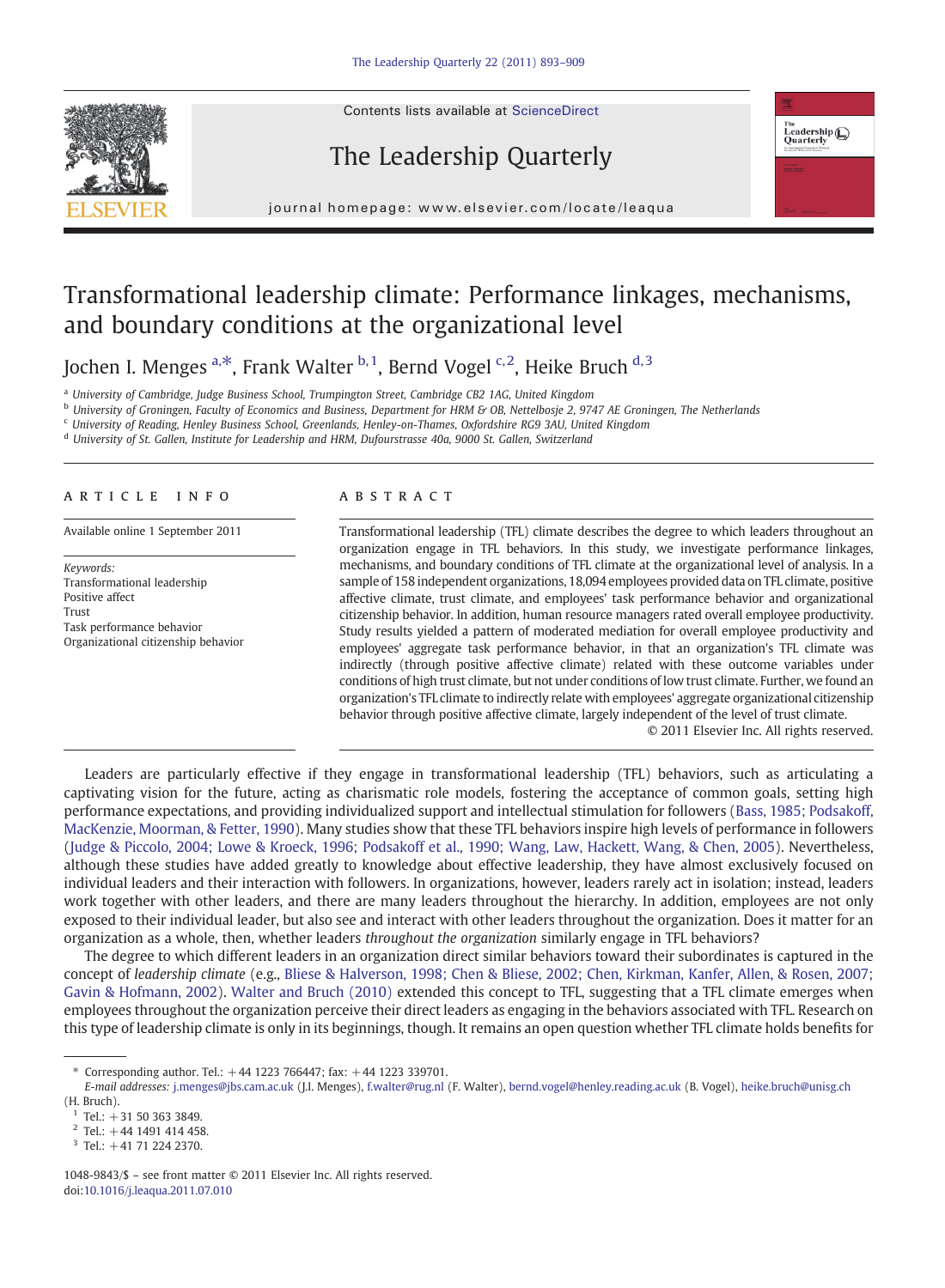

Fig. 1. The moderated mediation model.

the organization as a whole. Also, the mechanisms that may link TFL climate to such benefits and the boundary conditions for these mechanisms have not been examined to date. Thus, further research is necessary to obtain a better understanding of the performance linkages, the mechanisms, and the boundary conditions of TFL climate.

In this study, we address these research gaps by developing and empirically testing a model of the functioning of TFL climate at the organizational level. Our model links TFL climate with workforce performance — the extent to which the workforce, as a whole, is productive and engages in performance-relevant behaviors ([Scullen, Bergey, & Aiman-Smith, 2005; Shaw, Gupta, & Delery,](#page--1-0) [2005](#page--1-0)). Specifically, we consider three aspects of workforce performance: overall employee productivity, aggregate employee task performance behavior, and aggregate employee organizational citizenship behavior. We therefore view performance as a behavior, rather than an outcome, which suggests that "performance is in the doing, not in the result of what has been done" ([Beal, Cohen,](#page--1-0) [Burke, & McLendon, 2003, p. 990\)](#page--1-0).

Furthermore, we propose that TFL climate is linked to workforce performance through the organization's positive affective climate. Building on affective events theory ([Weiss & Cropanzano, 1996](#page--1-0)), we suggest leaders' TFL behaviors are positively associated with followers' positive feelings. Research at lower levels of analysis has demonstrated this relationship [\(Bono, Foldes,](#page--1-0) [Vinson, & Muros, 2007](#page--1-0)), with followers' positive feelings mediating TFL–performance linkages both at the individual [\(McColl-](#page--1-0)[Kennedy & Anderson, 2002\)](#page--1-0) and team levels [\(Pirola-Merlo, Härtel, Mann, & Hirst, 2002\)](#page--1-0). To the extent that leaders in an organization homogeneously engage in pronounced TFL behaviors (i.e., the organization's TFL climate is high), employees throughout the organization should experience such leadership as a positive work event ([Ashkanasy & Jordan, 2008; Weiss &](#page--1-0) [Cropanzano, 1996\)](#page--1-0). In response, an organization-wide positive affective climate (i.e., the shared experience of positive affect within an organization; cf. [Dasborough, Ashkanasy, Tee, & Tse, 2009; Gamero, González-Romá, & Peiró, 2008](#page--1-0)) may emerge and, following broaden-and-build theory ([Fredrickson, 1998, 2003](#page--1-0)), may facilitate employees' performance.

Finally, [Shamir and Howell \(1999\)](#page--1-0) have noted that the effectiveness of TFL may depend on an organizational culture characterized by mutual trust, candid communication, and integrity. In line with research suggesting that trust represents an important moderating factor for performance relations in organizations (e.g., [Dirks & Ferrin, 2001\)](#page--1-0), we examine Shamir and Howell's notion in the present article. Hence, we cast an organization's trust climate (i.e., the positive expectations employees have about the intent and behaviors of other organizational members; [Huff & Kelley, 2003\)](#page--1-0) as a boundary condition under which the potential relationship between TFL climate and workforce performance (as mediated through organization's positive affective climate) unfolds.

It is important to emphasize that our study investigates performance linkages, mechanisms, and boundary conditions of TFL climate at the organizational level of analysis. In contrast, most previous studies of TFL were located at the individual or team level. [McColl-Kennedy and Anderson \(2002\)](#page--1-0), for example, showed that individual leaders' transformational behaviors indirectly shape followers' performance, through follower's emotions. Our line of reasoning, however, suggests that beyond individual-level differences in such variables, there is comparatively more variability in TFL, positive affect, trust, and workforce performance between organizations than within organizations. Our study addresses these between-organization differences, advancing a new, broader perspective on the potential consequences of TFL.

Altogether, we propose an organizational-level moderated mediation model, in that an organization's TFL climate is suggested to indirectly associate with workforce performance (viz., overall employee productivity, aggregate task performance behavior, and aggregate organizational citizenship behavior), through positive affective climate, with the strength of these indirect linkages hinging on the organization's trust climate (see Fig.  $1$ ). <sup>4</sup> By examining this model in a sample of 158 independent organizations, we hope to contribute to a better understanding of the functioning of TFL climate and identify reasons why some organizations may benefit from TFL climate to a greater extent than others.

<sup>4</sup> We note that besides the linkages presented in Fig. 1, alternative models are conceivable. We ask the reader to refer to the [Results](#page--1-0) section for post-hoc empirical examinations of such models.